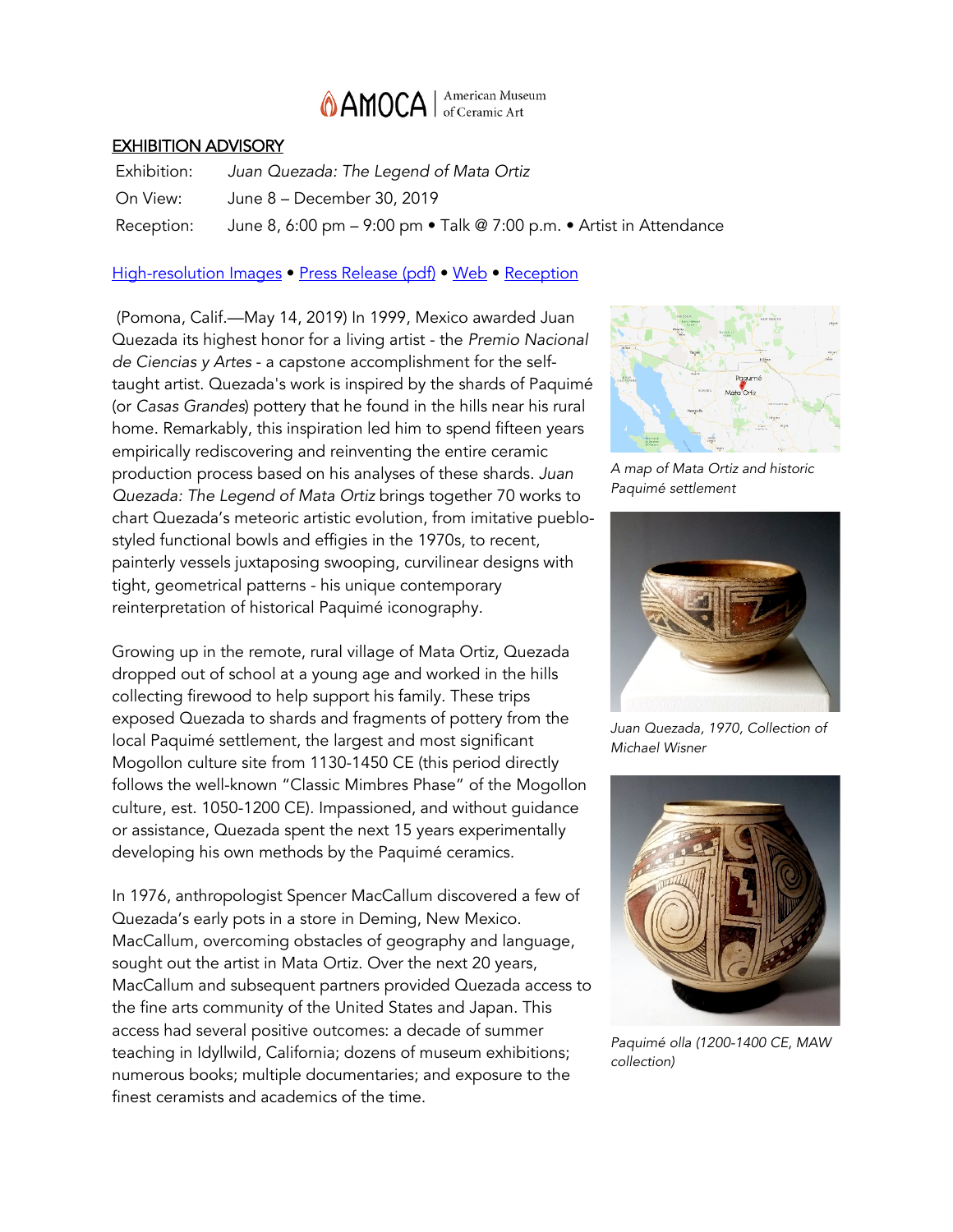These experiences enriched Quezada and contributed to his rapid artistic evolution. Bill Miles, former professor of ceramics at New Mexico State University in Las Cruces, said he "[didn't] know of an artist in any period in history, working in any medium, who in a comparable length of time had advanced his art as far as [Quezada] - and the more remarkable for being entirely selfdirected." Gone were the thick functional pots, and in their place arose elegant, ever-taller ollas (ceramic egg-shaped jars) covered in Quezada's distinctive curvilinear designs. Transcending his early influences, Quezada's works now reflected his own cultural motifs, iconography, and symbolism; a spiritual successor to the Paquimé now with his own, personal artistic vocabulary and aesthetic.

Throughout this evolution, Quezada never gave up his role as a master technical innovator, and never adopted any of the technical approaches he observed outside of Mata Ortiz. His large, thin-walled vessels are formed from locally-sourced clay that he digs, refines, and mixes. He illustrates each piece with proprietary paints mixed from local oxides using handmade human-hair brushes, and fires each piece individually. Artistic characteristics include "design repetition, maze construction, positive/negative reversal...and a non-banded layout" (Jan Bell, former Curator of Collections at Arizona State Museum at the University of Arizona). Professor Bill Gilbert of the University of New Mexico credits Quezada for innovatively "[treating] the entire *olla*, including the bottom, as a design field, sometimes superimposing designs so they take on a dynamic, transformative quality."

In addition to being the most awarded and recognized ceramic artist in Chihuahua living today, he is also a steward of his community and the broadly-recognized grandfather of the 500+ artists considered part of the Mata Ortiz ceramic art movement. He still lives and works in Mata Ortiz, and is acknowledged as having transformed the fortunes and cultural significance of the town. As a result of the new industry and tourism, more educational opportunities are available for the children of Mata Ortiz and the future of the town looks bright.

This will be Juan Quezada's final planned visit to the United States.



*Juan Quezada, 1989, Collection of Walter and Betty Parks*



*Juan Quezada, 2007, Collection of Michael Wisner*



*Juan Quezada, 2005, Collection of Michael Wisner*